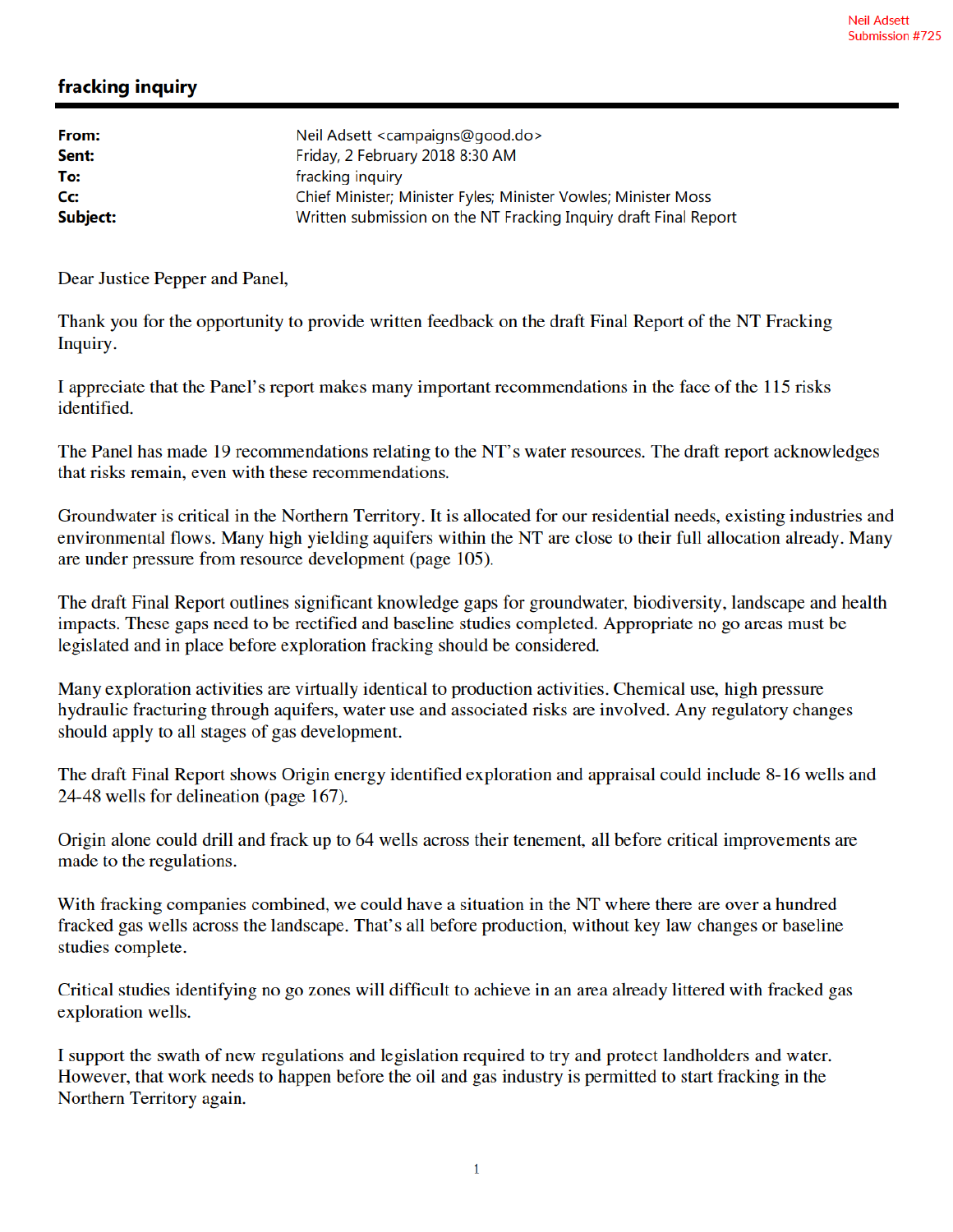The below critical recommendations must be improved and work completed BEFORE EXPLORATION fracking takes place.

Recommendation 5.1 (Enforceable code of practice for abandonment of onshore gas wells)

Recommendation 5.6 (Wastewater management framework)

Recommendation 7.1 (Water Act amended for shale extraction licence and payment for water)

Recommendation 7.4 (Strategic regional environmental and baseline assessment (SREBA), including a regional groundwater model, be developed and undertaken)

Recommendation 8.4 (Fire management plan and 10 year baseline assessment)

Recommendation 9.2 (Code of practice be developed and implemented for monitoring, detection and reporting of methane emissions)

Recommendation 10.1 (Human Health Risk Assessment prepared and approved)

Recommendation 12.11 (Social impact management plan) This recommendation should also be extended to allow for the legal right to say 'no' to fracking.

Recommendation 14.1 (Design and implement a full cost recovery system for fracking regulation)

Recommendation 14.16 (Legislation to regulate seismic surveys, drilling, hydraulic fracturing, and well abandonment)

Recommendation 14.18 (Fit and proper person test)

Recommendation 15.1 (Strategic regional environmental and baseline assessment (SREBA) undertaken and no go zones implemented)

In the NT there is a saying, "Once you frack you can't go back." Exploration fracking is no different. The studies, legal improvements and no-go zones suggested by the panel are critical. They must be actioned before any further fracking exploration.

Let's not wait until the production phase to put in place critical new regulations and laws. We must avoid delays to the protection of the Northern Territory's water, landscapes and people.

There have been several occurrences of land & water contamination in NSW & QLD through CSG hydraulic fracking & coal gasification projects. We should have learned the lessons coming out of the USA of the environmental dangers, ground water contamination & political corruption their Fracked Shale Gas industry has caused. The same US companies are involved in "fracking" for gas in Australia.

Please let us not follow them down the same path by allowing unconventional gas fracking to expand any further especially in the NT for short term monetary gain.

Thank you for considering my feedback on this critical matter for the future of the Northern Territory.

Yours sincerely, Neil Adsett Granville, Queensland, 4650, Australia